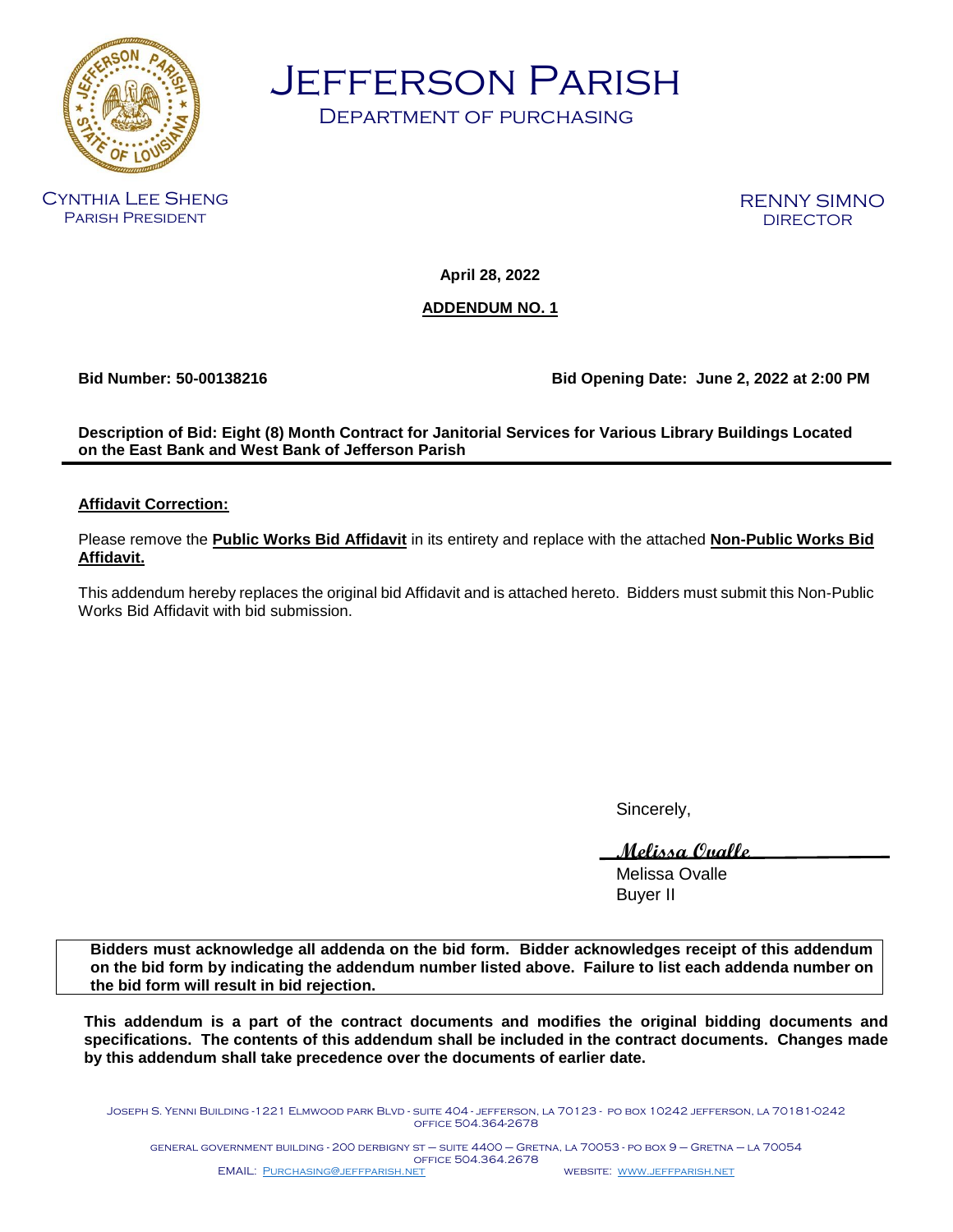# **Non-Public Works Bid Affidavit Instructions**

- **Affidavit is supplied as a courtesy to Affiants, but it is the responsibility of the affiant to insure the affidavit they submit to Jefferson Parish complies, in both form and content, with federal, state and parish laws.**
- **Affidavit must be signed by an authorized representative of the entity or the affidavit will not be accepted.**
- **Affidavit must be notarized or the affidavit will not be accepted.**
- **Notary must sign name, print name, and include bar/notary number, or the affidavit will not be accepted.**
- **Affiant MUST select either A or B when required or the affidavit will not be accepted.**
- **Affiants who select choice A must include an attachment or the affidavit will not be accepted.**
- **If both choice A and B are selected, the affidavit will not be accepted.**
- **Affidavit marked N/A will not be accepted.**
- **It is the responsibility of the Affiant to submit a new affidavit if any additional campaign contributions are made after the affidavit is executed but prior to the time the council acts on the matter.**

*Instruction sheet may be omitted when submitting the affidavit*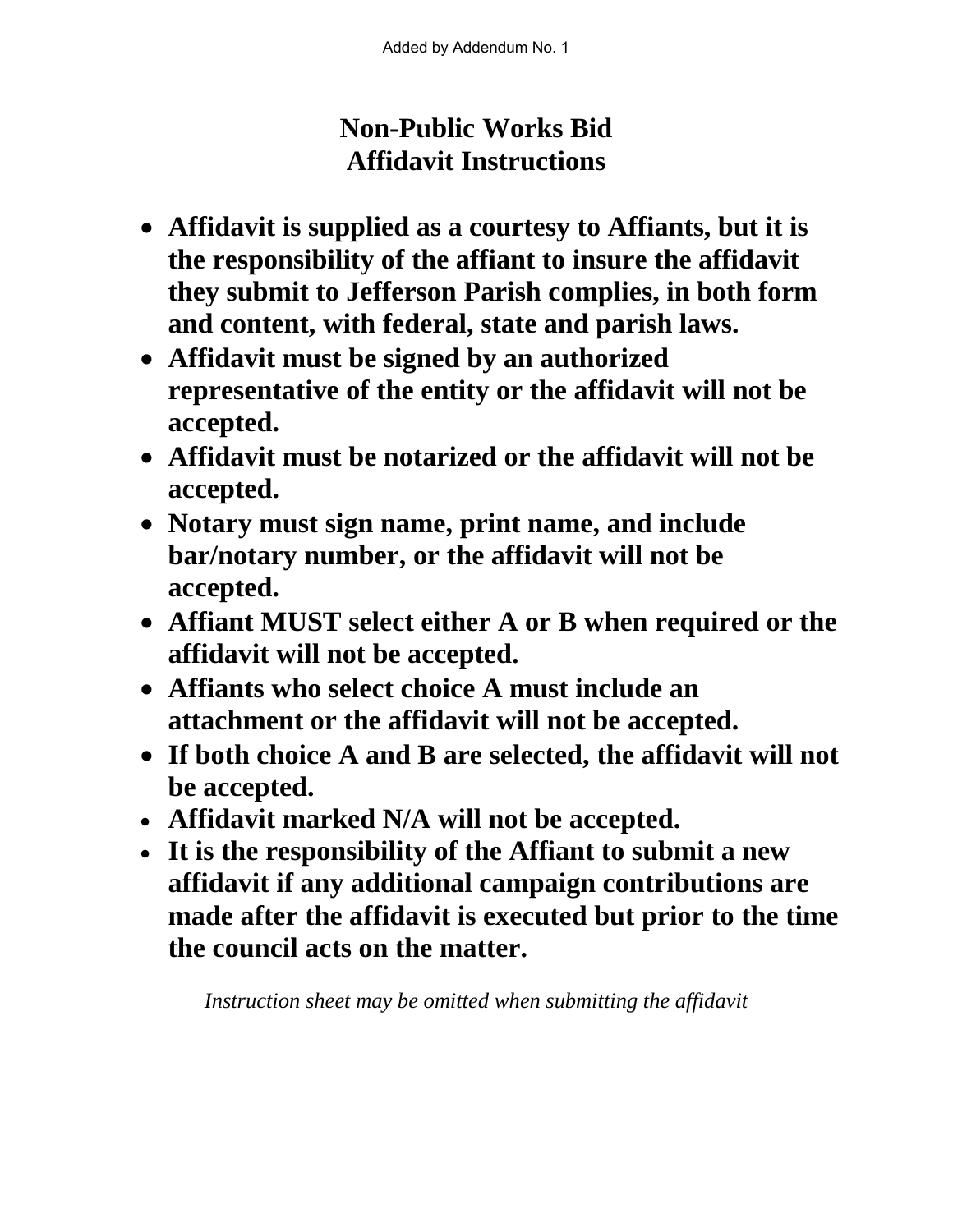#### **Non-Public Works Bid**

#### AFFIDAVIT

**STATE OF \_\_\_\_\_\_\_\_\_\_\_\_\_\_\_\_\_**

**PARISH/COUNTY OF \_\_\_\_\_\_\_\_\_\_\_\_\_\_\_\_\_**

BEFORE ME, the undersigned authority, personally came and appeared: \_\_\_\_\_\_\_\_\_\_\_\_

(Affiant) who after being by me duly sworn, deposed and said that

he/she is the fully authorized \_\_\_\_\_\_\_\_\_\_\_\_\_\_\_\_\_\_\_\_\_\_\_ of \_\_\_\_\_\_\_\_\_\_\_\_\_\_\_\_\_\_\_ (Entity),

the party who submitted a bid in response to Bid Number \_\_\_\_\_\_\_\_\_\_\_, to the Parish of

Jefferson.

Affiant further said:

Campaign Contribution Disclosures

## **(Choose A or B, if option A is indicated please include the required**

### **attachment):**

| <b>Choice A</b> | Attached hereto is a list of all campaign contributions, including<br>the date and amount of each contribution, made to current or<br>former elected officials of the Parish of Jefferson by Entity,<br>Affiant, and/or officers, directors and owners, including<br>employees, owning 25% or more of the Entity during the two-year<br>period immediately preceding the date of this affidavit or the<br>current term of the elected official, whichever is greater. Further,<br>Entity, Affiant, and/or Entity Owners have not made any<br>contributions to or in support of current or former members of the<br>Jefferson Parish Council or the Jefferson Parish President through<br>or in the name of another person or legal entity, either directly or<br>indirectly. |
|-----------------|------------------------------------------------------------------------------------------------------------------------------------------------------------------------------------------------------------------------------------------------------------------------------------------------------------------------------------------------------------------------------------------------------------------------------------------------------------------------------------------------------------------------------------------------------------------------------------------------------------------------------------------------------------------------------------------------------------------------------------------------------------------------------|
| <b>Choice B</b> | there are NO campaign contributions made which would require<br>disclosure under Choice A of this section.                                                                                                                                                                                                                                                                                                                                                                                                                                                                                                                                                                                                                                                                   |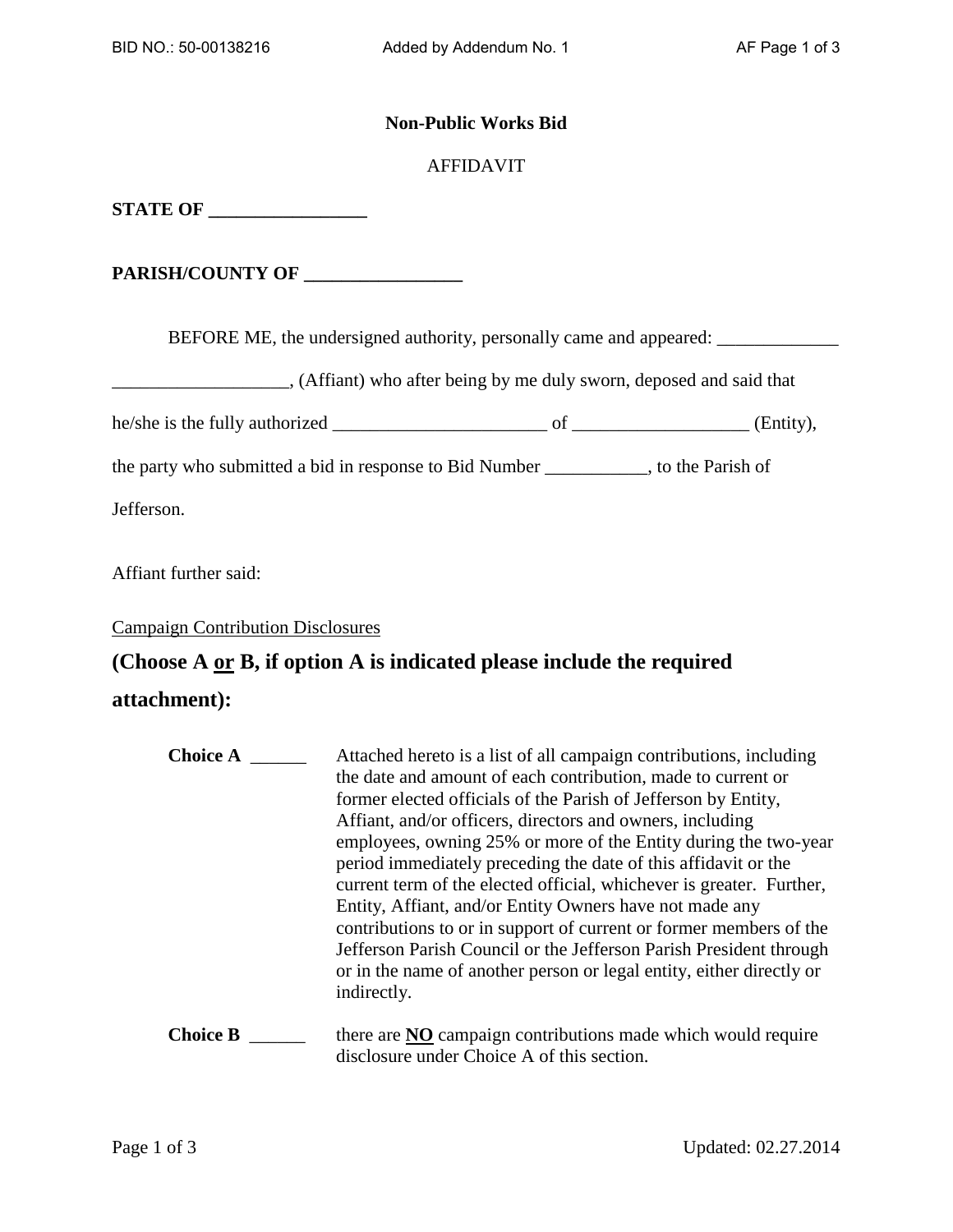### Debt Disclosures **(Choose A or B, if option A is indicated please include the required attachment):**

| <b>Choice A</b> | Attached hereto is a list of all debts owed by the affiant to any     |
|-----------------|-----------------------------------------------------------------------|
|                 | elected or appointed official of the Parish of Jefferson, and any and |
|                 | all debts owed by any elected or appointed official of the Parish to  |
|                 | the Affiant.                                                          |
|                 |                                                                       |

**Choice B** \_\_\_\_\_\_\_\_ There are **NO** debts which would require disclosure under Choice A of this section.

Affiant further said:

That Affiant has employed no person, corporation, firm, association, or other organization, either directly or indirectly, to secure the public contract under which he received payment, other than persons regularly employed by the Affiant whose services in connection with the construction, alteration or demolition of the public building or project or in securing the public contract were in the regular course of their duties for Affiant; and

[*The remainder of this page is intentionally left blank*.]